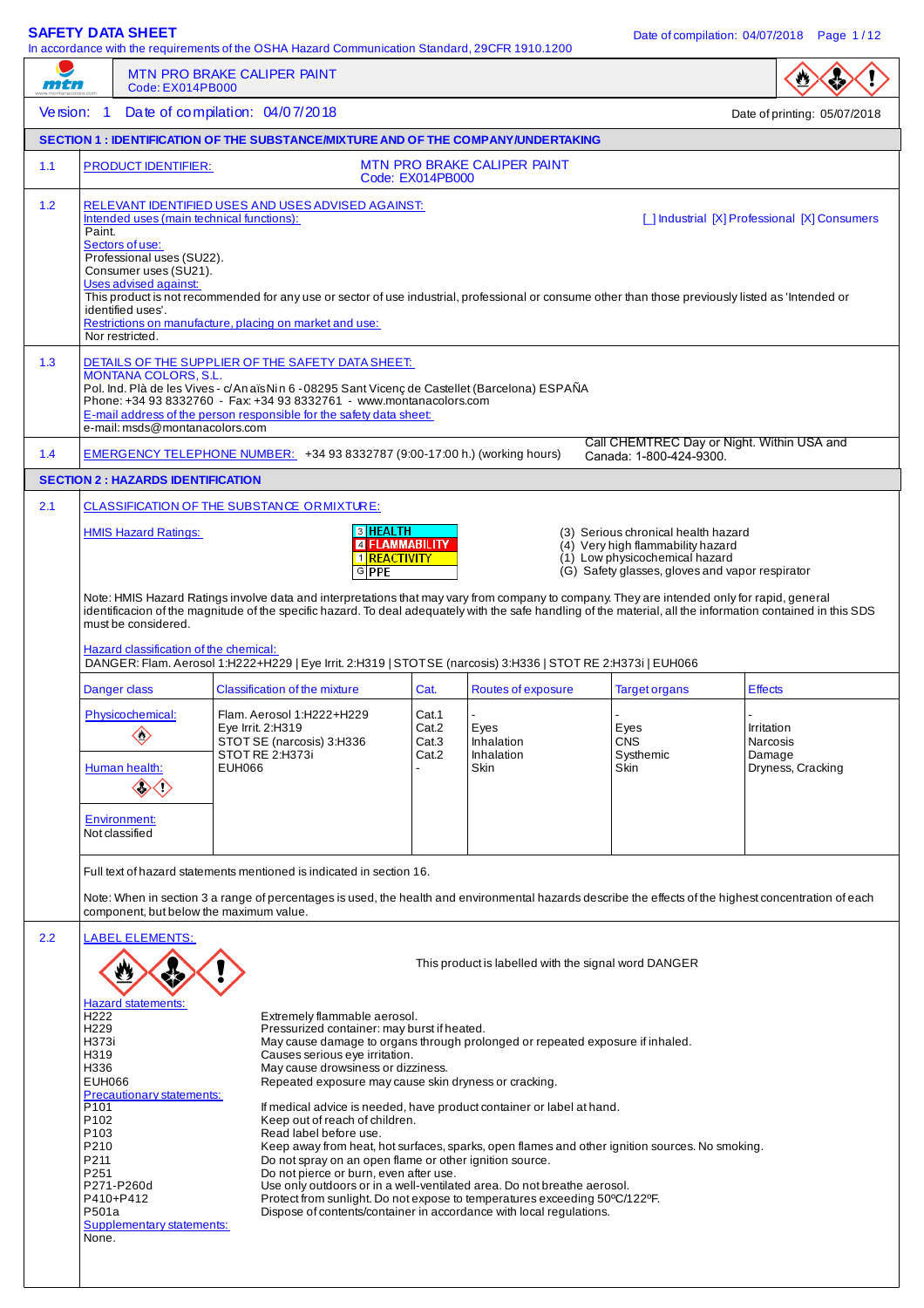$\frac{1}{10}$  act the OSHA Hazard Communication Standard, 29CFR 1910.12000

| mtn |                                                                                            | in accordance with the requirements of the OSHA Hazard Communication Standard, 29CFN 1910.1200<br>MTN PRO BRAKE CALIPER PAINT<br>Code: EX014PB000                                                                                                                                                                                                                                        | $\sum_{i=1}^{n}$ |
|-----|--------------------------------------------------------------------------------------------|------------------------------------------------------------------------------------------------------------------------------------------------------------------------------------------------------------------------------------------------------------------------------------------------------------------------------------------------------------------------------------------|------------------|
|     | Xylene (mixture of isomers)<br>Acetone<br>n-butyl acetate<br>Ethylbenzene                  | Substances that contribute to classification:                                                                                                                                                                                                                                                                                                                                            |                  |
| 2.3 | <b>OTHER HAZARDS:</b>                                                                      | Hazards which do not result in classification but which may contribute to the overall hazards of the mixture:<br>Other physicochemical hazards: Vapours may form with air a mixture potencially flammable or explosive.<br>Other adverse human health effects: No other relevant adverse effects are known.<br>Other negative environmental effects: No other adverse effects are known. |                  |
|     |                                                                                            | <b>SECTION 3 : COMPOSITION/INFORMATION ON INGREDIENTS</b>                                                                                                                                                                                                                                                                                                                                |                  |
| 3.1 | <b>SUBSTANCES:</b><br>Not applicable (mixture).                                            |                                                                                                                                                                                                                                                                                                                                                                                          |                  |
| 3.2 | <b>MIXTURES:</b><br>This product is a mixture.<br><b>Chemical description:</b><br>Aerosol. | <b>HAZARDOUS INGREDIENTS:</b><br>Substances taking part in a percentage higher than the exemption limit:                                                                                                                                                                                                                                                                                 |                  |
|     | $40 < 50 \%$<br>$\begin{array}{c}\n\diamond \\ \diamond \\ \diamond\n\end{array}$          | Dimethyl ether<br>CAS: 115-10-6, EC: 204-065-8<br>Danger: Flam. Gas 1:H220   Press. Gas:H280                                                                                                                                                                                                                                                                                             |                  |
|     | $5 < 10 \%$<br>$\diamondsuit$                                                              | Xylene (mixture of isomers)<br>CAS: 1330-20-7, EC: 215-535-7<br>Danger: Flam. Liq. 3:H226   Acute Tox. (inh.) 4:H332   Acute Tox. (skin) 4:H312   Skin Irrit.<br>2:H315   Eye Irrit. 2:H319   STOT SE (irrit.) 3:H335   STOT RE 2:H373i   Asp. Tox. 1:H304                                                                                                                               |                  |
|     | $5 < 10 \%$<br>◇◇                                                                          | Acetone<br>CAS: 67-64-1, EC: 200-662-2<br>Danger: Flam. Liq. 2:H225   Eye Irrit. 2:H319   STOT SE (narcosis) 3:H336   EUH066                                                                                                                                                                                                                                                             |                  |
|     | $5 < 10 \%$<br>$\langle \rangle$<br>$\Leftrightarrow$                                      | n-butyl acetate<br>CAS: 123-86-4, EC: 204-658-1<br>Warning: Flam. Liq. 3:H226   STOTSE (na rcosis) 3:H336   EUH066                                                                                                                                                                                                                                                                       |                  |
|     | $1 < 2 \%$<br>≫⇔                                                                           | Ethylbenzene<br>CAS: 100-41-4, EC: 202-849-4<br>Danger: Flam. Liq. 2:H225   Acute Tox. (inh.) 4: H332   STOT RE 2:H373iE   Asp. Tox. 1:H304<br>Aquatic Chronic 3:H412                                                                                                                                                                                                                    |                  |
|     | Impurities:                                                                                | Does not contain other components ot impurities which will influence the classification of the profuct.                                                                                                                                                                                                                                                                                  |                  |
|     | Stabilizers:<br>None                                                                       |                                                                                                                                                                                                                                                                                                                                                                                          |                  |
|     |                                                                                            | Reference to other sections:<br>For more information on hazardous ingredients, see sections 8, 11, 12 and 16.                                                                                                                                                                                                                                                                            |                  |
|     |                                                                                            |                                                                                                                                                                                                                                                                                                                                                                                          |                  |
|     |                                                                                            |                                                                                                                                                                                                                                                                                                                                                                                          |                  |
|     |                                                                                            |                                                                                                                                                                                                                                                                                                                                                                                          |                  |
|     |                                                                                            |                                                                                                                                                                                                                                                                                                                                                                                          |                  |
|     |                                                                                            |                                                                                                                                                                                                                                                                                                                                                                                          |                  |
|     |                                                                                            |                                                                                                                                                                                                                                                                                                                                                                                          |                  |
|     |                                                                                            |                                                                                                                                                                                                                                                                                                                                                                                          |                  |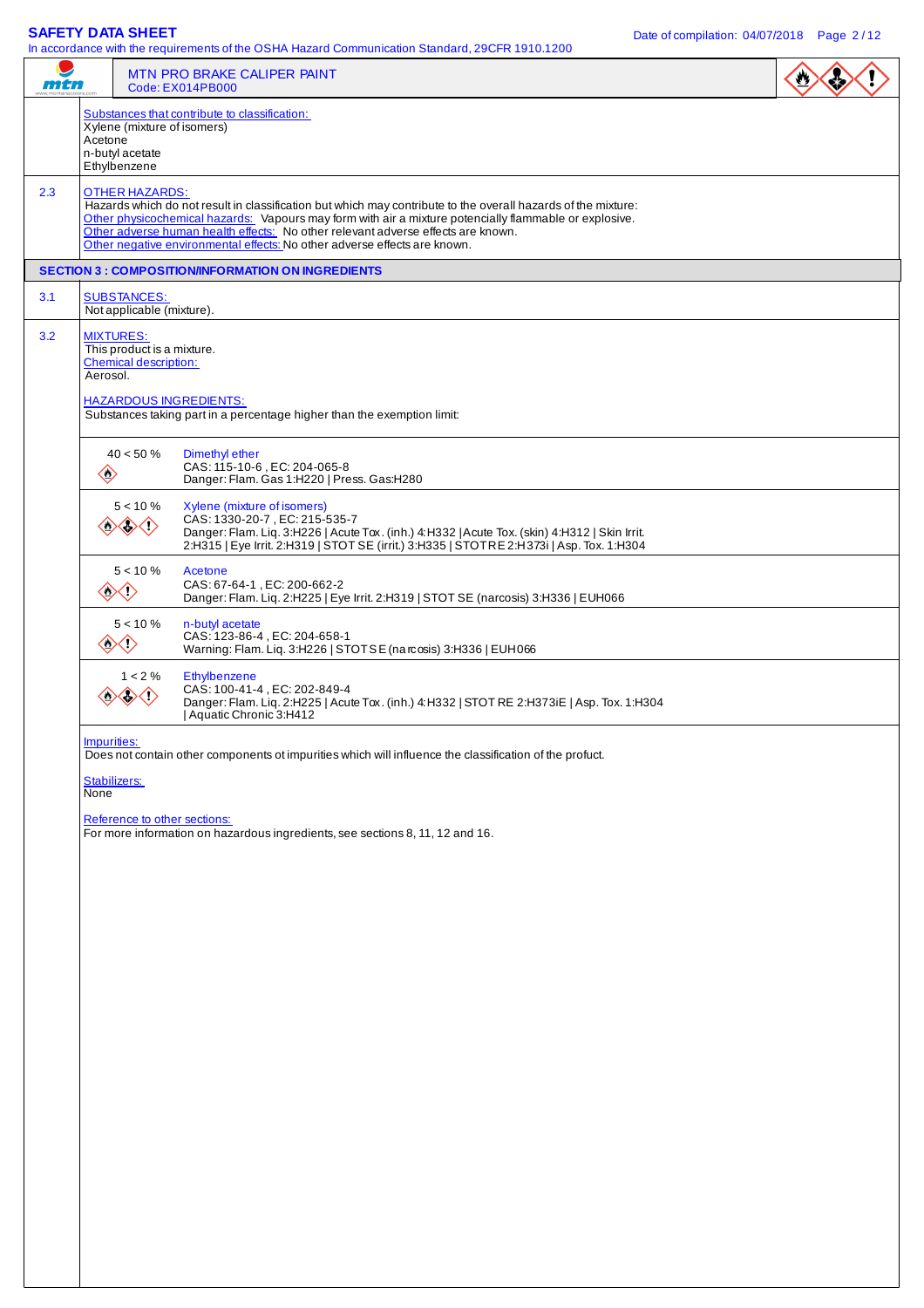mtn

In accordance with the requirements of the OSHA Hazard Communication Standard, 29CFR 1910.1200



 $\mathbf{w}$ 

### **SECTION 4 : FIRST AID MEASURES**  4.1 DESCRIPTION OF FIRST-AID MEASURES: Symptoms may occur after exposure, so that in case of direct exposure to the product, when in doubt, or when symptoms persist, seek medical attention. Never give anything by mouth to an unconscious person. Lifeguarders should pay attention to self-protection and use the recommended protective equipment if there is a possibility of exposure. Wear protective gloves when administering first aid. Route of exposure Symptoms and effects, acute and delayed Description of first-aid measures Inhalation: Inhalation of solvent vapours may produce headache, Remove the patient out of the contaminated area into the fresh dizziness, fatigue, muscular weakness, drowsiness air. If breathing is irregular or stops, administer artificial ◇◇◇ and, in extreme cases, unconsciousness. respiration. If the person is unconscious, place in appropriate recovery position. Keep the patient warm and at rest until medical attention arrives. Skin: In case of prolonged contact, the skin may become dry. Remove immediately contaminated clothing. Wash thoroughly the affected area with plenty of cold or lukewarm water and neutral soap, or use a suitable skin cleanser. Do not use solvents or thinners. Eyes: Contact with the eyes produces redness and pain. Remove contact lenses. Rinse eyes copiously by irrigation with plenty of clean, fresh water for at least 15 minutes, holding the  $\langle \rangle$ eyelids apart, until the irritation is reduced. Call a physician immediately. Ingestion: If swallowed, may cause irritation of the throat, If swallowed, seek medical advice immediately and show container or label. Do not induce vomiting. Keep the patient at abdominal pain, drowsiness, nausea, vomiting and diarrhoea. rest. 4.2 MOST IMPORTANT SYMPTOMS AND EFFECTS, BOTH ACUTE AND DELAYED: The main symptoms and effects are indicated in sections 4.1 and 11 4.3 INDICATION OF ANY IMMEDIATE MEDICAL ATTENTION AND SPECIAL TREATMENT NEEDED: Notes to physician: Treatment should be directed at the control of symptoms and the clinical condition of the patient. **Antidotes and contraindications:** Specific antidote not known. **SECTION 5 : FIRE-FIGHTING MEASURES** 5.1 EXTINGUISHING MEDIA: Extinguishing powder or CO2. In the case of more important fires, also alcohol resistant foam and water spray/mist. Do not use for extinguishing: direct water jet. Direct water jet may not be effective to extinguish the fire, since the fire may spread. 5.2 SPECIAL HAZARDS ARISING FROM THE SUBSTA NCE OR MIXTURE: ANSI/NFPA 704: 4 Decomposes when heated intensely. Fire can produce a dense black smoke. As consequence of combustion Health: 2 or thermal decomposition, hazardous products may be produced: carbon monoxide, carbon dioxide. Irritant. Flammability: 4 2 1 Exposure to combustion or decomposition products may be a hazard to health. Reactivity: 1 - Special key: -5.3 ADVICE FOR FIREFIGHTERS Special protective equipment: Depending on magnitude of fire, heat-proof protective clothing may be required, appropriate independent breathing apparatus, gloves, protective glasses or face masks and boots. If the fire-proof protective equipment is not available or not used, combat fire from a sheltered position or at a safe distance. The standard EN469 provides a basic level of protection for chemical incidents. Other recommendations: Cool with water the tanks, cisterns or containers close to sources of heat or fire. Bear in mind the direction of the wind. Do not allow fire-fighting residue to enter drains, sewers or water courses. **SECTION 6 : ACCIDENTAL RELEASE MEASURES** 6.1 PERSONAL PRECAUTIONS, PROTECTIVE EQUIPMENT AND EMERGENCY PROCEDURES: Eliminate possible sources of ignition and when appropriate, ventilate the area. Do not smoke. Avoid dire ct contact with this product. Avoid breathing vapours. Keep people without protection in opossition to the wind direction. 6.2 ENVIRONMENTAL PRECAUTIONS: Avoid contamination of drains, surface or subterranean water and soil. In the case of large scale spills or when the product contaminates lakes, rivers or sewages, inform the appropriate authorities in accordance with local regulations. 6.3 METHODS AND MATERIAL FOR CONTAINMENT AND CLEANING UP: Contain and mop up spills with non-combustible absorbent materials (earth, sand, vermiculite, diatomaceous earth, etc..). Avoid use of solvents. Keep the remains in a closed container.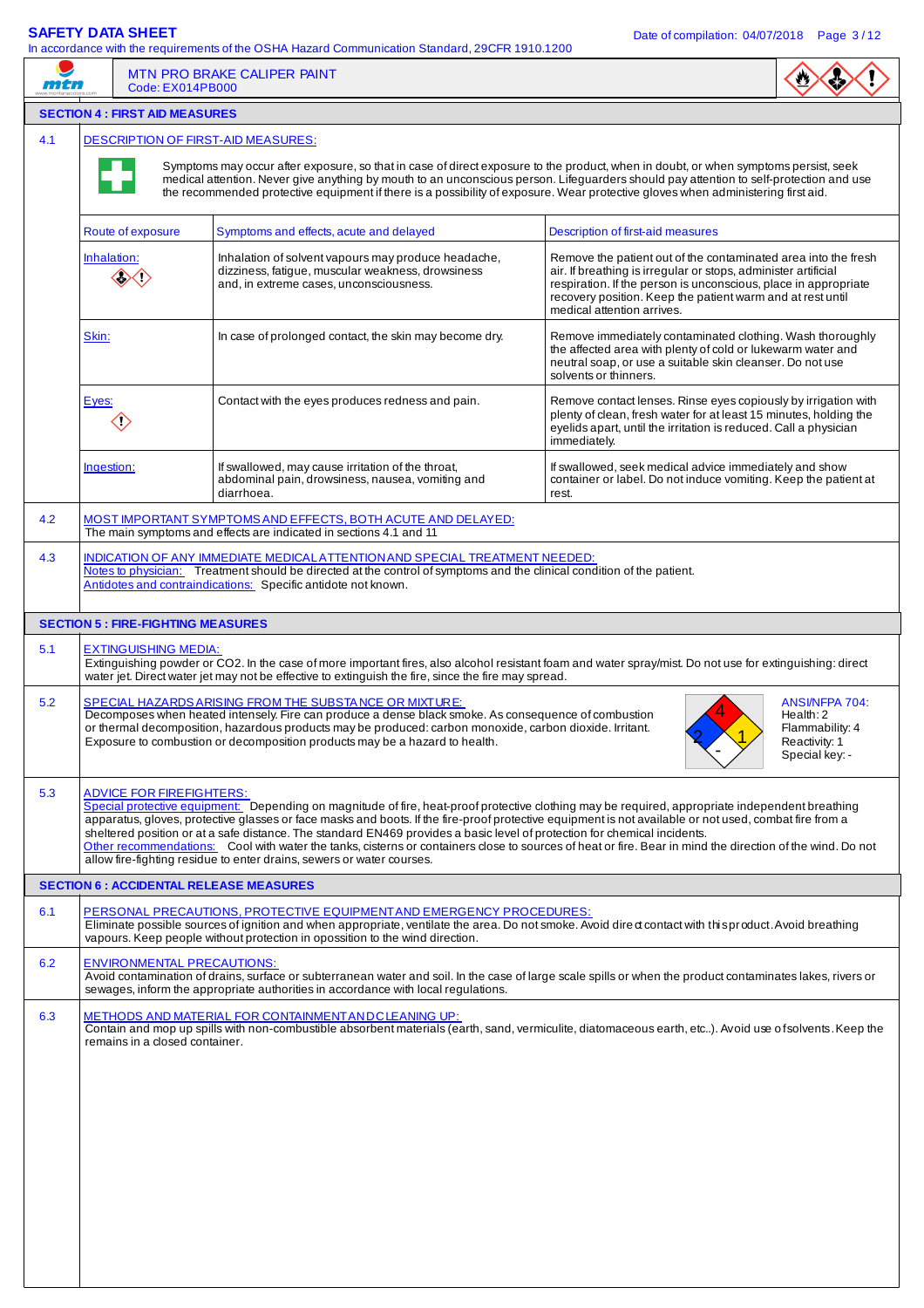$\mathbf{r}$ 

| man | MTN PRO BRAKE CALIPER PAINT<br>Code: EX014PB000                                                                                                                                                                                                                                                                                                                                                                                                                                                                                                                                                                                                                                                                                                                                                                                                                   |  |
|-----|-------------------------------------------------------------------------------------------------------------------------------------------------------------------------------------------------------------------------------------------------------------------------------------------------------------------------------------------------------------------------------------------------------------------------------------------------------------------------------------------------------------------------------------------------------------------------------------------------------------------------------------------------------------------------------------------------------------------------------------------------------------------------------------------------------------------------------------------------------------------|--|
|     | <b>SECTION 7: HANDLING AND STORAGE</b>                                                                                                                                                                                                                                                                                                                                                                                                                                                                                                                                                                                                                                                                                                                                                                                                                            |  |
| 7.1 | <b>PRECAUTIONS FOR SAFE HANDLING:</b><br>Comply with the existing legislation on health and safety at work.<br><b>General recommendations:</b><br>Avoid any type of leakage or escape.<br>Recommendations for the prevention of fire and explosion risks:<br>Pressurised container. Protect from sunlight and do not expose to temperature exceeding 50°C. Do not pierce or burn, even after use. Do not spray on a<br>naked flame or any incandescent material. Do not smoke.<br>- Flash point<br>$-40^*$ °C<br>- Autoignition temperature<br>291* °C<br>- Upper/lower flammability or explosive limits<br>2.9* - 22.3 % Volume 25°C<br>Recommendations for the prevention of toxicological risks:<br>Do not eat, drink or smoke in application and drying areas. After handling, wash hands with soap and water. Avoid applying the product directly to people, |  |
|     | animals, plants or foodstuffs. For exposure controls and personal protection measures, see section 8.<br>Recommendations for the prevention of environmental contamination:<br>It is not considered a danger to the environment. In the case of accidental spillage, follow the instructions indicated in section 6.                                                                                                                                                                                                                                                                                                                                                                                                                                                                                                                                              |  |
| 7.2 | CONDITIONS FOR SAFE STORAGE, INCLUDING ANY INCOMPATIBILITIES:<br>Prevent unauthorized access. Keep out of reach of children. This product should be stored isolated from heat and electrical sources. Do not smoke in<br>storage area. If possible, avoid direct contact with sunlight. Avoid extreme humidity conditions. For more information, see section 10.<br>Class of store<br>According to current legislation.<br>Maximum storage period<br>24. months<br><b>Temperature interval</b><br>min: 5. °C, max: 50. °C (recommended).<br>Incompatible materials:<br>Keep away from oxidixing agents, from strongly alkaline and strongly acid materials.<br>Type of packaging:<br>According to current legislation.                                                                                                                                            |  |
|     |                                                                                                                                                                                                                                                                                                                                                                                                                                                                                                                                                                                                                                                                                                                                                                                                                                                                   |  |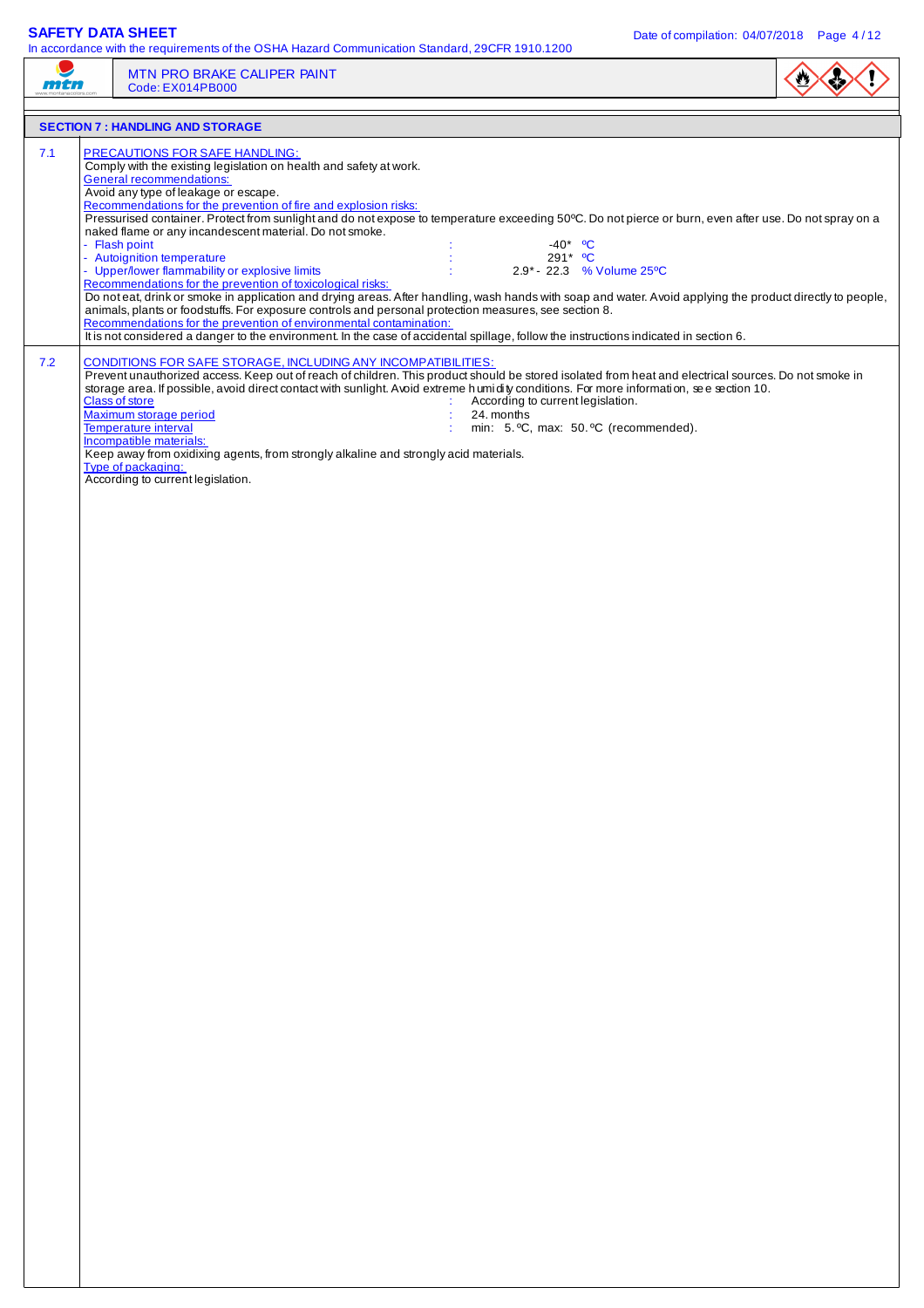$m<sub>th</sub>$ 

In accordance with the requirements of the OSHA Hazard Communication Standard, 29CFR 1910.1200

# $\mathbf{v}$

## **SECTION 8 : EXPOSURE CONTROLS/PERSONAL PROTECTION**

Code: EX014PB000

MTN PRO BRAKE CALIPER PAINT

### 8.1 CONTROL PARAMETERS

If a product contains ingredients with exposure limits, may be necessary a personnel monitoring, work place or biological, to determine the effectiveness of the ventilation or other control measures and/or the necessity to use respiratory protective equipment. Reference should be made to EN689, EN14042 and EN482 standard concerning methods for assesing the exposure by inhalation to chemical agents, and exposure to chemical and biological agents. Reference should be also made to national guidance documents for methods for the determination of dangerous substances.

### OCCUPATIONAL EXPOSURE LIMIT VALUES (TLV)

| <b>AGCIH 2017</b>           | <u>Year</u> | <b>TLV-TWA</b> |                | <b>TLV-STEL</b> |               | Remarks     |
|-----------------------------|-------------|----------------|----------------|-----------------|---------------|-------------|
| Dimethyl ether              |             | ppm<br>1000.   | mq/m3<br>1920. | ppm             | mq/m3<br>$\,$ | Recommended |
| Xylene (mixture of isomers) | 1996        | 100.           | 434.           | 150.            | 651.          | A4.BEI      |
| Acetone                     | 2014        | 250.           | 594.           | 500.            | 1188.         | A4.BEI      |
| n-butyl acetate             | 2015        | 50.            | 237.           | 150.            | 713.          |             |
| Ethylbenzene                | 2002        | 100.           | 434.           | 125.            | 543.          | A3, BEI     |

TLV - Threshold Limit Value, TWA - Time Weighted Average, STEL - Short Term Exposure Limit.

A3 - Carcinogenic in animals.

A4 - Non classified as carcinogenic in humans.

BEI - Biological exposure index (biological monitoring).

### BIOLOGICAL EXPOSURE INDICES (BEI):

This preparation contains the following substances that have established a biological limit value:

- Xylenes (technical or commercial grade) (2011): Biological determinant: methylhippuric acids in urine, BEI: 1.5 g/g creatinine, Sampling time: end of shift (2).

- Acetone (2014): Biological determinant: acetone in urine, BEI: 25 mg/l, Sampling time: end of shift (2), Notation: (Ns).

- Ethylbenzene (2013): Biological determinant: sum of mandelic acid and phenylglycolic acid in urine, BEI: 0.15 g/g creatinine Sampling time: end of shift (2), Notation: (Ns).

 $(2)$  When the end of the exposition not coincide with the end of the working day, the sample will be taken as soon as possible after the real exposition ceases.

(Ns) Non-specific. The determinant is non-specific, since it is also observed after exposure to other chemicals.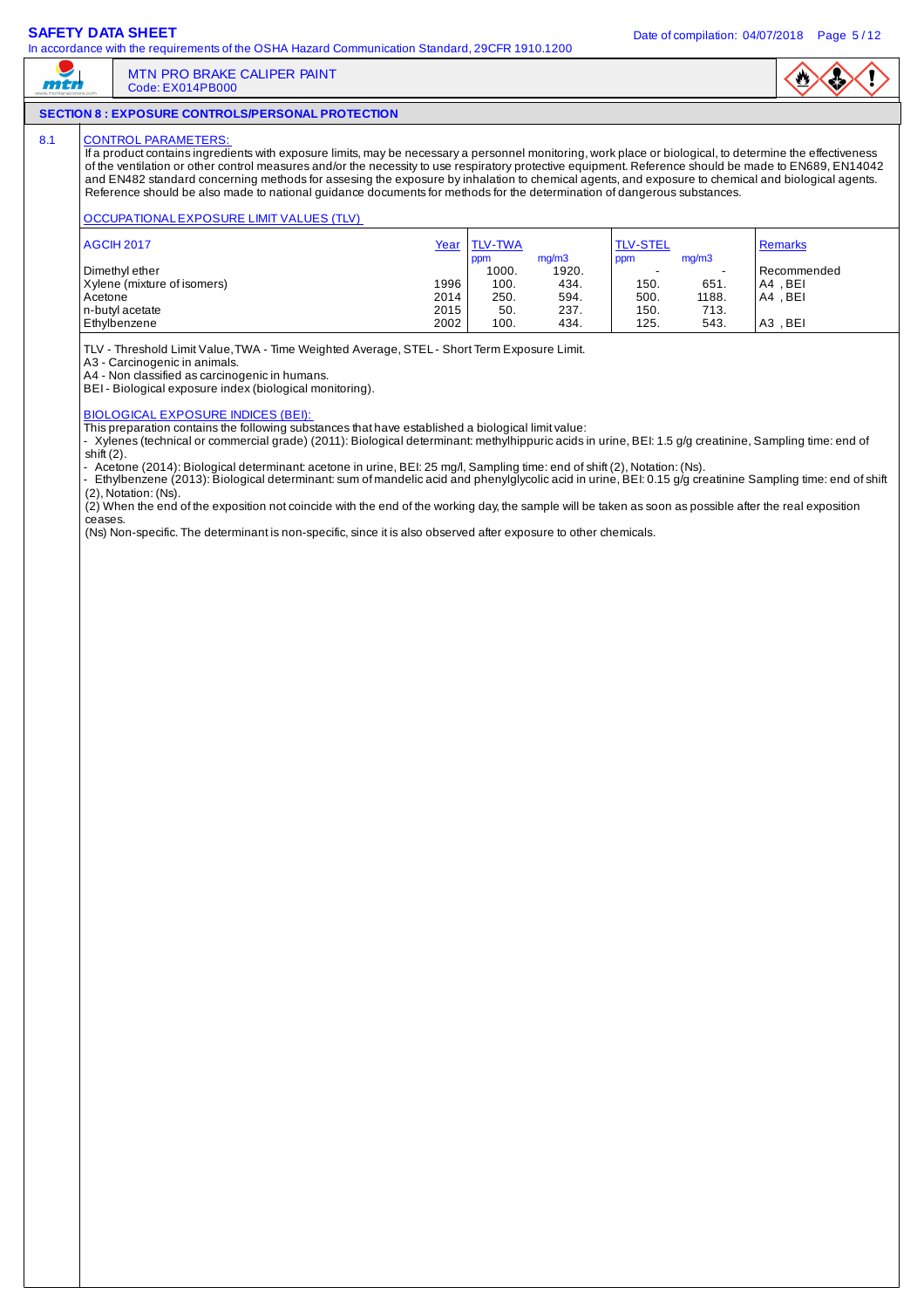| $\cdots$      | Code: EX014PB000             | <b>MTN PRO BRAKE CALIPER PAINT</b>                                                                                                                                                                                                                                                                                                                                                                                                                                                                                                                                                                                                                   |                     |                    |
|---------------|------------------------------|------------------------------------------------------------------------------------------------------------------------------------------------------------------------------------------------------------------------------------------------------------------------------------------------------------------------------------------------------------------------------------------------------------------------------------------------------------------------------------------------------------------------------------------------------------------------------------------------------------------------------------------------------|---------------------|--------------------|
|               | <b>EXPOSURE CONTROLS:</b>    |                                                                                                                                                                                                                                                                                                                                                                                                                                                                                                                                                                                                                                                      |                     |                    |
|               | <b>ENGINEERING MEASURES:</b> |                                                                                                                                                                                                                                                                                                                                                                                                                                                                                                                                                                                                                                                      |                     |                    |
|               |                              | Provide adequate ventilation. Where reasonably practicable, this should be achieved by the use of local exhaust ventilation and<br>good general extraction. If these measures are not sufficient to maintain concentrations of particulates and vapours below the<br>Occupational Exposure Limits, suitable respiratory protection must be worn.                                                                                                                                                                                                                                                                                                     |                     |                    |
|               |                              | Protection of respiratory system: Avoid the inhalation of vapours.<br>Protection of eyes and face: It is recommended to dispose of water taps or sources with clean water close to the working area.<br>Protection of hands and skin: It is recommended to dispose of water taps or sources with clean water close to the working area. Barrier creams may help<br>to protect the exposed areas of the skin. Barrier creams should not be applied once exposure has occurred.                                                                                                                                                                        |                     |                    |
|               |                              | OCCUPATIONAL EXPOSURE CONTROLS: Directive 89/686/EEC~96/58/EC:<br>As a general measure on prevention and safety in the work place, we recommend the use of a basic personal protection equipment (PPE), with the<br>corresponding EC marking. For more information on personal protective equipment (storage, use, cleaning, maintenance, type and characteristics of the<br>PPE, protection class, marking, category, etc), you should consult the informative brochures provided by the manufacturers of PPE.                                                                                                                                      |                     |                    |
| Mask:         |                              | Suitable combined filter mask for gases, vapours and particles (OSHA 29CFR 1910.134 and ANSI Z88.2). Classe 1: low<br>capacity up to 1000 ppm, Classe 2: medium capacity up to 5000 ppm, Classe 3: high capacity up to 10000 ppm. In order to<br>obtain a suitable protection level, the filter class must be selected depending on the type and concentration of the contaminating<br>agents present, in accordance with the specifications supplied by the filter producers. The respiratory equipment with filters does<br>not work satisfactorily when the air contains high concentrations of vapour or oxygen content less than 18% in volume. |                     |                    |
|               | Goggles:                     | Safety goggles with suitable lateral protection (OSHA 29CFR 1910.133). Clean daily and disinfect at regular intervals in<br>accordance with the instructions of the manufacturer.                                                                                                                                                                                                                                                                                                                                                                                                                                                                    |                     |                    |
|               | Face shield:                 | No.                                                                                                                                                                                                                                                                                                                                                                                                                                                                                                                                                                                                                                                  |                     |                    |
| Gloves:       |                              | Gloves resistant against chemicals (OSHA 29CFR 1910.132). There are sever al factors (for example, temperature), they do in<br>practice the period of use of a protective gloves resistant against chemicals is clearly lower than the established standard OSHA<br>29CFR 1910.132. Due to the wide variety of circumstances and possibilities, we must have in mind the manual of instructions<br>from manufacturers of gloves. The gloves should be immediately replaced when any sign of degradation is noted.                                                                                                                                    |                     |                    |
| <b>Boots:</b> |                              | No.                                                                                                                                                                                                                                                                                                                                                                                                                                                                                                                                                                                                                                                  |                     |                    |
| Apron:        |                              | No.                                                                                                                                                                                                                                                                                                                                                                                                                                                                                                                                                                                                                                                  |                     |                    |
|               | Clothing:                    | No.                                                                                                                                                                                                                                                                                                                                                                                                                                                                                                                                                                                                                                                  |                     |                    |
|               | Thermal hazards:             | Not applicable (the product is handled at room temperature).<br><b>ENVIRONMENTAL EXPOSURE CONTROLS:</b><br>Avoid any spillage in the environment. Avoid any release into the atmosphere.<br>Spills on the soil: Prevent contamination of soil.<br>Spills in water: Do not allow to escape into drains, sewers or water courses.                                                                                                                                                                                                                                                                                                                      |                     |                    |
|               |                              | Emissions to the atmosphere: Because of volatility, emissions to the atmosphere while handling and use may result. When possible, avoid solvent<br>release to the atmosphere; do not pulverize more than is strictly necessary.                                                                                                                                                                                                                                                                                                                                                                                                                      |                     |                    |
| - VOC         |                              |                                                                                                                                                                                                                                                                                                                                                                                                                                                                                                                                                                                                                                                      | 688.0 g/l (-H2O-es) | <b>ASTM D-3960</b> |
|               |                              |                                                                                                                                                                                                                                                                                                                                                                                                                                                                                                                                                                                                                                                      |                     |                    |
|               |                              |                                                                                                                                                                                                                                                                                                                                                                                                                                                                                                                                                                                                                                                      |                     |                    |
|               |                              |                                                                                                                                                                                                                                                                                                                                                                                                                                                                                                                                                                                                                                                      |                     |                    |
|               |                              |                                                                                                                                                                                                                                                                                                                                                                                                                                                                                                                                                                                                                                                      |                     |                    |
|               |                              |                                                                                                                                                                                                                                                                                                                                                                                                                                                                                                                                                                                                                                                      |                     |                    |
|               |                              |                                                                                                                                                                                                                                                                                                                                                                                                                                                                                                                                                                                                                                                      |                     |                    |
|               |                              |                                                                                                                                                                                                                                                                                                                                                                                                                                                                                                                                                                                                                                                      |                     |                    |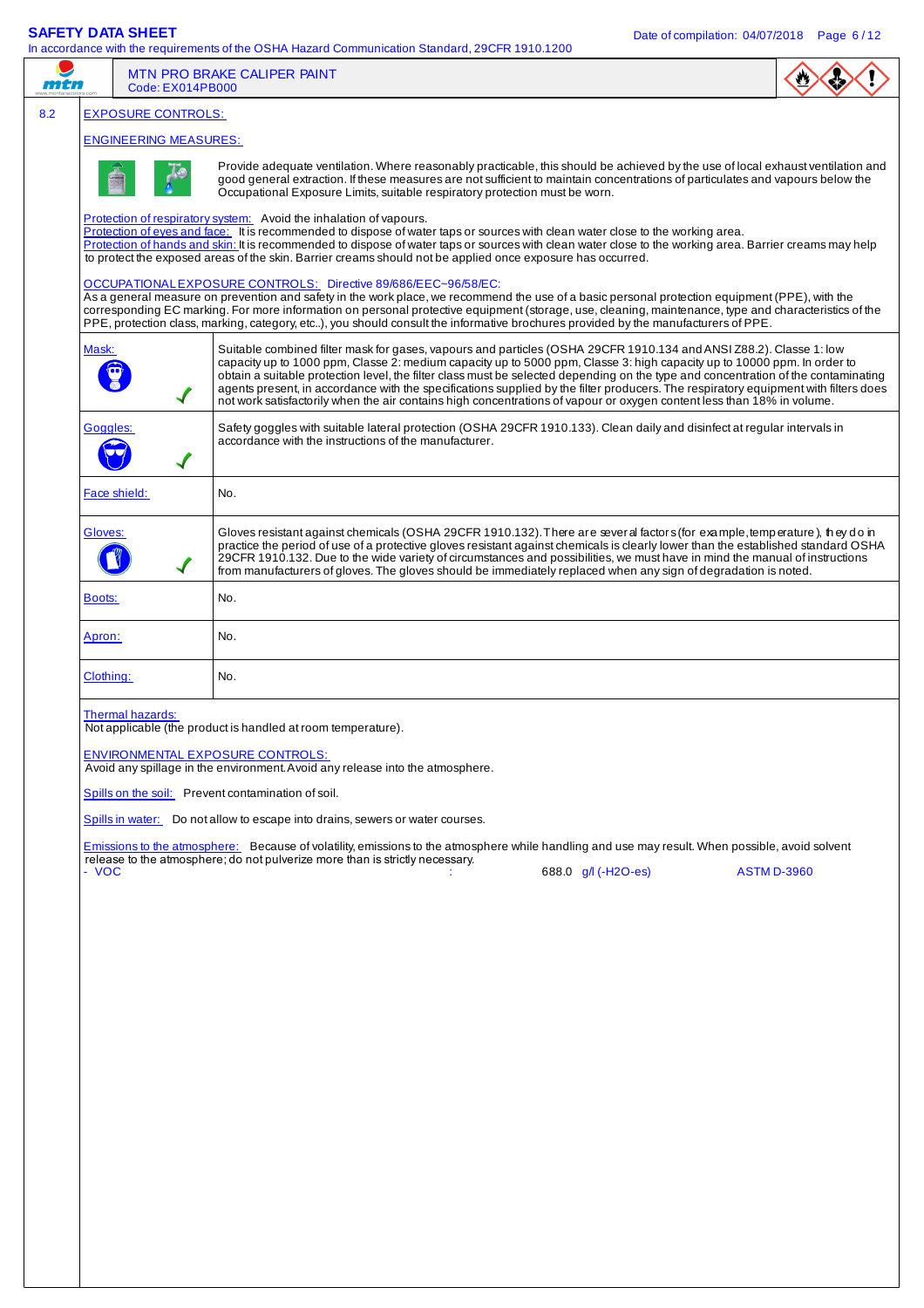| mtn  | In accordance with the requirements of the OSHA Hazard Communication Standard, 29CFR 1910.1200<br><b>MTN PRO BRAKE CALIPER PAINT</b><br>Code: EX014PB000                                                                                                                                                                                                                                                                                                                                                                                                                                                                                                                                                                                                                                                                                                                                      | $\bullet$                                                                                                                                                                                                                                                                                                                                                                                                                                                                    |
|------|-----------------------------------------------------------------------------------------------------------------------------------------------------------------------------------------------------------------------------------------------------------------------------------------------------------------------------------------------------------------------------------------------------------------------------------------------------------------------------------------------------------------------------------------------------------------------------------------------------------------------------------------------------------------------------------------------------------------------------------------------------------------------------------------------------------------------------------------------------------------------------------------------|------------------------------------------------------------------------------------------------------------------------------------------------------------------------------------------------------------------------------------------------------------------------------------------------------------------------------------------------------------------------------------------------------------------------------------------------------------------------------|
|      | <b>SECTION 9 : PHYSICAL AND CHEMICALP ROPERTIES</b>                                                                                                                                                                                                                                                                                                                                                                                                                                                                                                                                                                                                                                                                                                                                                                                                                                           |                                                                                                                                                                                                                                                                                                                                                                                                                                                                              |
| 9.1  | INFORMATION ON BASIC PHYSICAL AND CHEMICAL PROPERTIES:<br>Appearance<br>- Physical state<br>- Odour<br>- Odour threshold<br>pH-value<br>$-$ pH<br>Change of state<br>- Melting point<br>- Initial boiling point<br><b>Density</b><br>- Vapour density<br>- Relative density<br><b>Stability</b><br>Decomposition temperature<br>Viscosity:<br>- Viscosity (flow time)<br>Volatility:<br>- Evaporation rate<br>- Vapour pressure<br>Solubility(ies)<br>- Solubility in water:<br>- Liposolubility<br>- Partition coefficient: n-octanol/water<br>Flammability:<br>- Flash point<br>- Upper/lower flammability or explosive limits<br>- Autoignition temperature<br><b>Explosive properties:</b><br>Vapours can form explosive mixtures with air and are able to flame up or explode in presence of an ignition source.<br><b>Oxidizing properties:</b><br>Not classified as oxidizing product. | Aerosol.<br>Characteristic<br>Not available (mixture).<br>Not applicable (non-aqueous media).<br>Not applicable (mixture).<br>Not applicable<br>Not available<br>$0.789^*$ at $20/4^{\circ}$ C<br><b>Relative water</b><br>Not available (technical impossibility to obtain the data).<br>Not applicable<br>Not applicable<br>Not available<br>Not miscible<br>Not applicable<br>Not applicable (mixture).<br>$-40*$ °C<br>2.9* - 22.3 % Volume 25 °C<br>291* <sup>o</sup> C |
| 9.2  | *Estimated values based on the substances composing the mixture.<br>OTHER INFORMATION:<br>- Heat of combustion<br>- Solids<br>- VOC (supply)<br><b>SECTION 10 : STABILITY AND REACTIVITY</b>                                                                                                                                                                                                                                                                                                                                                                                                                                                                                                                                                                                                                                                                                                  | 7476* Kcal/kg<br>19.4 % Weight<br>80.6 % Weight<br>The values indicated do not always coincide with product specifications. The data for the product specifications can be found in the technical data sheet<br>of the same. For additional information concerning physical and chemical properties related to safety and environment, see sections 7 and 12.                                                                                                                |
| 10.1 | <b>REACTIVITY:</b><br>Corrosivity to metals: It is not corrosive to metals.<br>Pyrophorical properties: It is not pyrophoric.                                                                                                                                                                                                                                                                                                                                                                                                                                                                                                                                                                                                                                                                                                                                                                 |                                                                                                                                                                                                                                                                                                                                                                                                                                                                              |
| 10.2 | <b>CHEMICAL STABILITY:</b><br>Stable under recommended storage and handling conditions.                                                                                                                                                                                                                                                                                                                                                                                                                                                                                                                                                                                                                                                                                                                                                                                                       |                                                                                                                                                                                                                                                                                                                                                                                                                                                                              |
| 10.3 | POSSIBILITY OF HAZARDOUS REACTIONS:<br>Possible dangerous reaction with oxidizing agents, acids, alkalis, amines, peroxides.                                                                                                                                                                                                                                                                                                                                                                                                                                                                                                                                                                                                                                                                                                                                                                  |                                                                                                                                                                                                                                                                                                                                                                                                                                                                              |
| 10.4 | <b>CONDITIONS TO AVOID:</b><br>Heat: Keep away from sources of heat.<br>Light: Avoid direct contact with sunlight.<br>Air: The product is not affected by exposure to air, but should not be left the containers open.<br>Humidity: Avoid extreme humidity conditions.<br>Pressure: Not relevant.<br>and breakage of packaging, especially when the product is handled in large quantities, and during loading and download operations.                                                                                                                                                                                                                                                                                                                                                                                                                                                       | Shock: The product is not sensitive to shocks, but as a recommendation of a general nature should be avoided bumps and rough handling to avoid dents                                                                                                                                                                                                                                                                                                                         |
| 10.5 | <b>INCOMPATIBLE MATERIALS:</b><br>Keep away from oxidixing agents, from strongly alkaline and strongly acid materials.                                                                                                                                                                                                                                                                                                                                                                                                                                                                                                                                                                                                                                                                                                                                                                        |                                                                                                                                                                                                                                                                                                                                                                                                                                                                              |
| 10.6 | <b>HAZARDOUS DECOMPOSITION PRODUCTS:</b><br>As consequence of thermal decomposition, hazardous products may be produced: carbon monoxide.                                                                                                                                                                                                                                                                                                                                                                                                                                                                                                                                                                                                                                                                                                                                                     |                                                                                                                                                                                                                                                                                                                                                                                                                                                                              |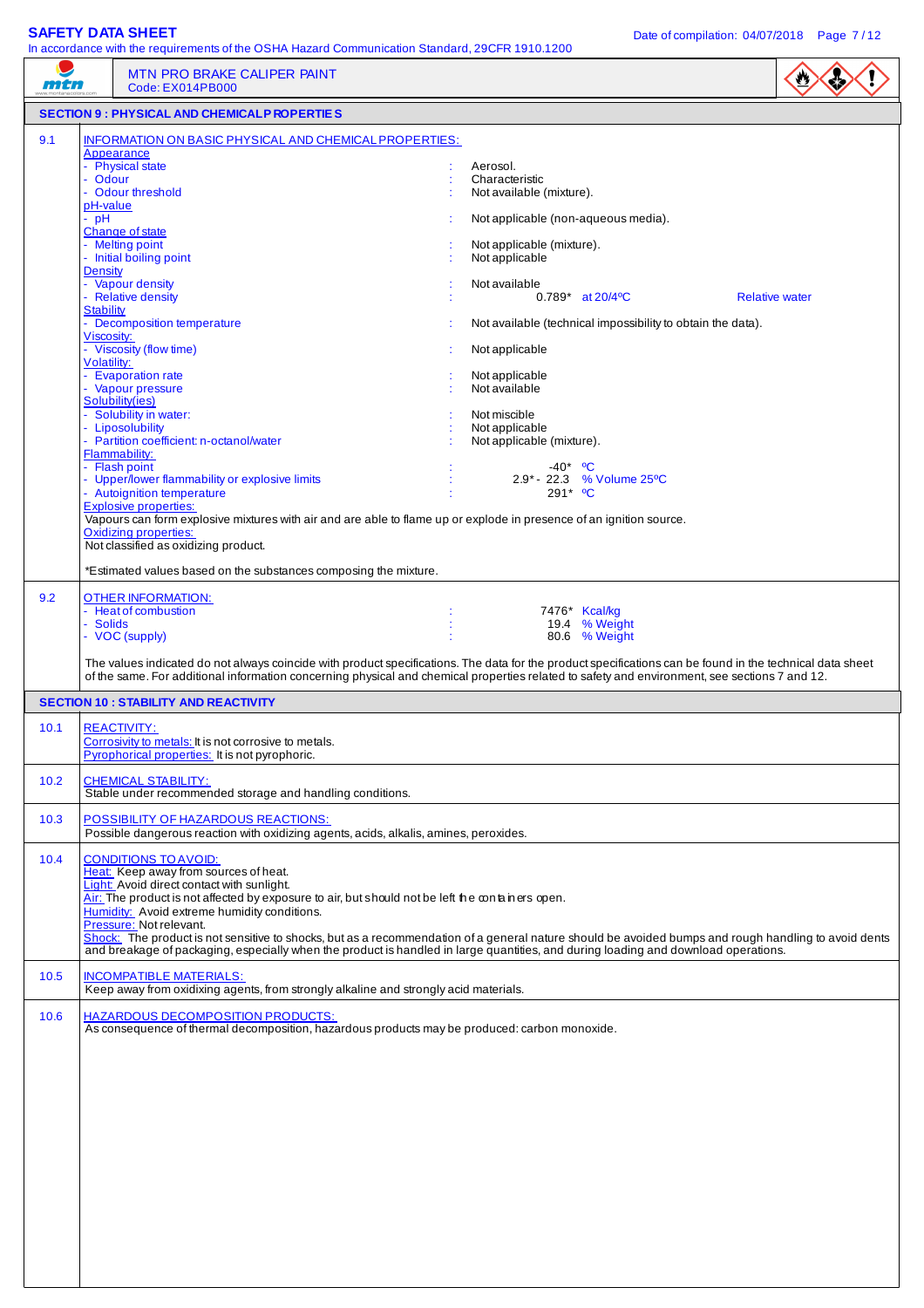$\sqrt{2}$ 

|--|

|                                                                                                                               | <b>MTN PRO BRAKE CALIPER PAINT</b><br>Code: EX014PB000                                                                                                                                                                                           |                        |                                      |                                                                                                                                               |                                                                                                                                             |                                                                        |  |
|-------------------------------------------------------------------------------------------------------------------------------|--------------------------------------------------------------------------------------------------------------------------------------------------------------------------------------------------------------------------------------------------|------------------------|--------------------------------------|-----------------------------------------------------------------------------------------------------------------------------------------------|---------------------------------------------------------------------------------------------------------------------------------------------|------------------------------------------------------------------------|--|
|                                                                                                                               | <b>SECTION 11 : TOXICOLOGICAL INFORMATION</b>                                                                                                                                                                                                    |                        |                                      |                                                                                                                                               |                                                                                                                                             |                                                                        |  |
|                                                                                                                               | No experimental toxicological data on the preparation is available. The toxicological classification for these mixture has been carried out by using the conventional<br>calculation method of the Regulation (EU) No. 1272/2008~2017/776 (CLP). |                        |                                      |                                                                                                                                               |                                                                                                                                             |                                                                        |  |
|                                                                                                                               | INFORMATION ON TOXICOLOGICAL EFFECTS:                                                                                                                                                                                                            |                        |                                      |                                                                                                                                               |                                                                                                                                             |                                                                        |  |
|                                                                                                                               | <b>ACUTE TOXICITY:</b>                                                                                                                                                                                                                           |                        |                                      |                                                                                                                                               |                                                                                                                                             |                                                                        |  |
|                                                                                                                               | Dose and lethal concentrations<br>for individual ingredients:<br>Dimethyl ether<br>Xylene (mixture of isomers)                                                                                                                                   |                        |                                      | <b>DL50</b><br>(OECD 401)<br>mg/kg oral<br>4300. Rat                                                                                          | DL50 (OECD 402)<br>mg/kg cutaneous<br>1700. Rabbit                                                                                          | CL50 (OECD 403)<br>mg/m3.4h inhalation<br>> 100000 Rat<br>> 22080. Rat |  |
|                                                                                                                               | Acetone<br>n-butyl acetate<br>Ethylbenzene                                                                                                                                                                                                       |                        | 5800. Rat<br>10768. Rat<br>3500. Rat | 15800. Rabbit<br>17600. Rabbit<br>15400. Rabbit                                                                                               | > 76000. Rat<br>> 23400. Rat<br>> 17400. Rat                                                                                                |                                                                        |  |
|                                                                                                                               | No observed adverse effect level<br>Not available<br>Lowest observed adverse effect level<br>Not available                                                                                                                                       |                        |                                      |                                                                                                                                               |                                                                                                                                             |                                                                        |  |
|                                                                                                                               | <b>INFORMATION ON LIKELY ROUTES OF EX POS URE: Acute toxicity:</b>                                                                                                                                                                               |                        |                                      |                                                                                                                                               |                                                                                                                                             |                                                                        |  |
|                                                                                                                               | Routes of exposure                                                                                                                                                                                                                               | <b>Acute toxicity</b>  | Cat.                                 | Main effects, acute and/or delayed                                                                                                            |                                                                                                                                             |                                                                        |  |
| Inhalation:                                                                                                                   | Not classified                                                                                                                                                                                                                                   | $ATE > 20000$ mg/m3    |                                      |                                                                                                                                               | Not classified as a product with acute toxicity if inhaled (based on<br>available data, the classification criteria are not met).           |                                                                        |  |
| Skin:                                                                                                                         | Not classified                                                                                                                                                                                                                                   | $ATE > 2000$ mg/kg     |                                      |                                                                                                                                               | Not classified as a product with acute toxicity in contact with skin<br>(based on available data, the classification criteria are not met). |                                                                        |  |
| Not available<br>Not classified as a product with acute toxicity by eye contact (lack<br>Eyes:<br>Not classified<br>of data). |                                                                                                                                                                                                                                                  |                        |                                      |                                                                                                                                               |                                                                                                                                             |                                                                        |  |
| Ingestion:                                                                                                                    | Not classified                                                                                                                                                                                                                                   | ATE > 5000 mg/kg       |                                      | Not classified as a product with acute toxicity if swallowed (based<br>on available data, the classification criteria are not met).           |                                                                                                                                             |                                                                        |  |
|                                                                                                                               | <b>CORROSION / IRRITATION / SENSITISATION :</b>                                                                                                                                                                                                  |                        |                                      |                                                                                                                                               |                                                                                                                                             |                                                                        |  |
|                                                                                                                               | Danger class                                                                                                                                                                                                                                     | <b>Target organs</b>   | Cat.                                 | Main effects, acute and/or delayed                                                                                                            |                                                                                                                                             |                                                                        |  |
|                                                                                                                               | Respiratory corrosion/irritation:<br>Not classified                                                                                                                                                                                              |                        |                                      | Not classified as a product corrosive or irritant by inhalation (based<br>on available data, the classification criteria are not met).        |                                                                                                                                             |                                                                        |  |
|                                                                                                                               | Skin corrosion/irritation:<br>Not classified                                                                                                                                                                                                     |                        |                                      | Not classified as a product corrosive or irritant in contact with skin<br>(based on available data, the classification criteria are not met). |                                                                                                                                             |                                                                        |  |
| $\diamondsuit$                                                                                                                | Serious eye damage/irritation:                                                                                                                                                                                                                   | Eyes<br>$\circledcirc$ | Cat.2                                | IRRITANT: Causes serious eye irritation.                                                                                                      |                                                                                                                                             |                                                                        |  |
|                                                                                                                               | <b>Respiratory sensitisation:</b><br>Not classified                                                                                                                                                                                              |                        |                                      |                                                                                                                                               | Not classified as a product sensitising by inhalation (based on<br>available data, the classification criteria are not met).                |                                                                        |  |
|                                                                                                                               | Skin sensitisation:<br>Not classified                                                                                                                                                                                                            |                        |                                      |                                                                                                                                               | Not classified as a product sensitising by skin contact (based on<br>available data, the classification criteria are not met).              |                                                                        |  |
|                                                                                                                               | <b>ASPIRATION HAZARD:</b>                                                                                                                                                                                                                        |                        |                                      |                                                                                                                                               |                                                                                                                                             |                                                                        |  |
|                                                                                                                               | Danger class                                                                                                                                                                                                                                     | Target organs          | Cat.                                 | Main effects, acute and/or delayed                                                                                                            |                                                                                                                                             |                                                                        |  |
|                                                                                                                               | <b>Aspiration hazard:</b><br>Not classified                                                                                                                                                                                                      |                        |                                      | Not applicable.                                                                                                                               |                                                                                                                                             |                                                                        |  |
|                                                                                                                               |                                                                                                                                                                                                                                                  |                        |                                      |                                                                                                                                               |                                                                                                                                             |                                                                        |  |
|                                                                                                                               |                                                                                                                                                                                                                                                  |                        |                                      |                                                                                                                                               |                                                                                                                                             |                                                                        |  |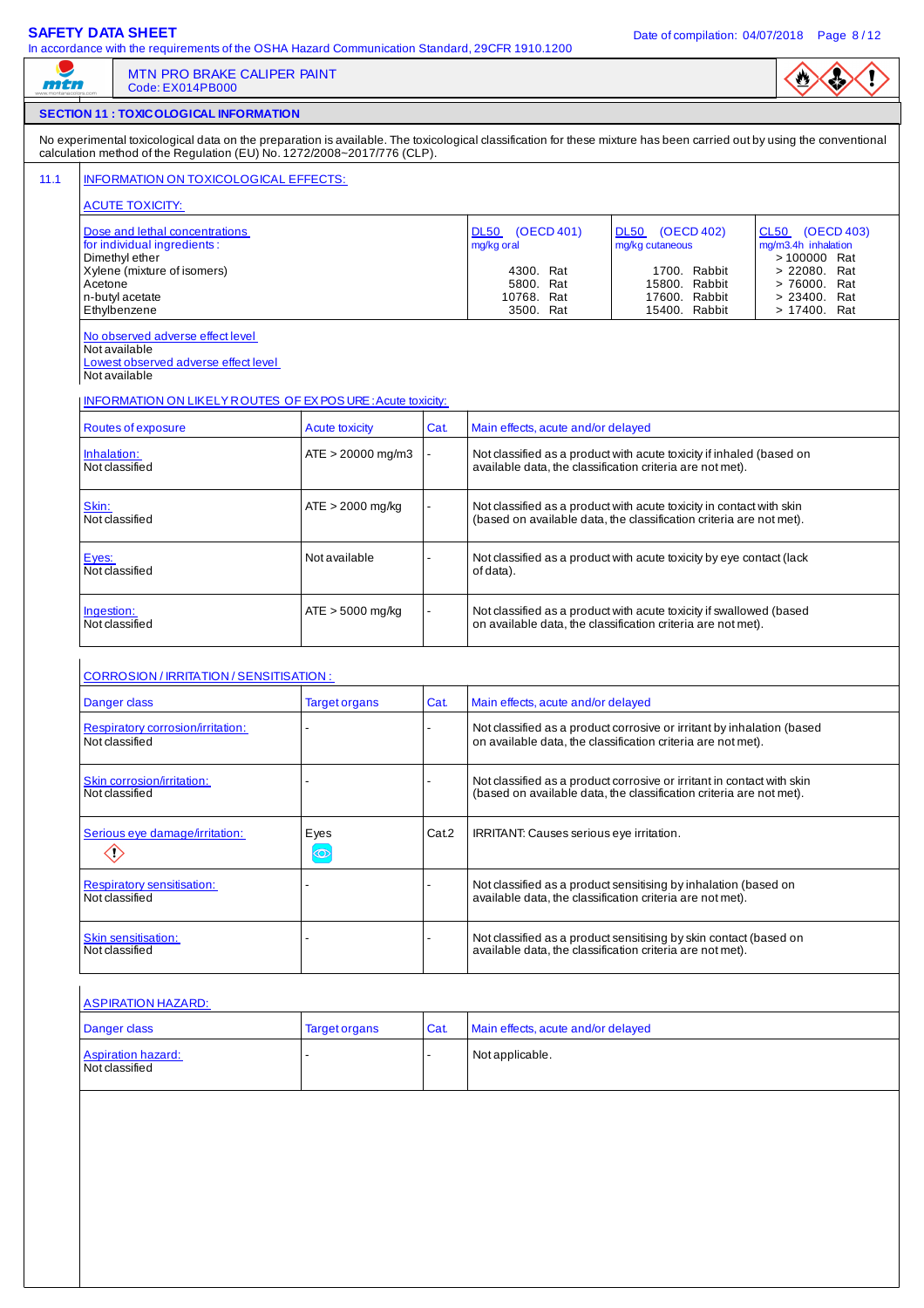**SAFETY DATA SHEET DATA SHEET DATA SHEET Date of compilation: 04/07/2018** Page 9/12

| mtn  | In accordance with the requirements of the OSHA Hazard Communication Standard, 29CFR 1910.1200<br><b>MTN PRO BRAKE CALIPER PAINT</b><br>Code: EX014PB000                                                                                                                                                                                                                                                                                                                                                                                                                                                                                                                                                                                                                                                                                                                                                                                                                                                                                                                                                                                                                                                                                                                                                                                                                                                                                                                                                                                                                                               |              |                                |       |                                                                                                              |                                                                                                                                                                                           |                                                                                                |
|------|--------------------------------------------------------------------------------------------------------------------------------------------------------------------------------------------------------------------------------------------------------------------------------------------------------------------------------------------------------------------------------------------------------------------------------------------------------------------------------------------------------------------------------------------------------------------------------------------------------------------------------------------------------------------------------------------------------------------------------------------------------------------------------------------------------------------------------------------------------------------------------------------------------------------------------------------------------------------------------------------------------------------------------------------------------------------------------------------------------------------------------------------------------------------------------------------------------------------------------------------------------------------------------------------------------------------------------------------------------------------------------------------------------------------------------------------------------------------------------------------------------------------------------------------------------------------------------------------------------|--------------|--------------------------------|-------|--------------------------------------------------------------------------------------------------------------|-------------------------------------------------------------------------------------------------------------------------------------------------------------------------------------------|------------------------------------------------------------------------------------------------|
|      | SPECIFIC TARGET ORGANS TOXICITY (STOT): Single exposure (SE) and/or Repeated exposure (RE):                                                                                                                                                                                                                                                                                                                                                                                                                                                                                                                                                                                                                                                                                                                                                                                                                                                                                                                                                                                                                                                                                                                                                                                                                                                                                                                                                                                                                                                                                                            |              |                                |       |                                                                                                              |                                                                                                                                                                                           |                                                                                                |
|      | <b>Effects</b>                                                                                                                                                                                                                                                                                                                                                                                                                                                                                                                                                                                                                                                                                                                                                                                                                                                                                                                                                                                                                                                                                                                                                                                                                                                                                                                                                                                                                                                                                                                                                                                         | <b>SE/RE</b> | <b>Target organs</b>           | Cat.  | Main effects, acute and/or delayed                                                                           |                                                                                                                                                                                           |                                                                                                |
|      | Systemic:<br>$\color{red}\diamondsuit$                                                                                                                                                                                                                                                                                                                                                                                                                                                                                                                                                                                                                                                                                                                                                                                                                                                                                                                                                                                                                                                                                                                                                                                                                                                                                                                                                                                                                                                                                                                                                                 | <b>RE</b>    | Systhemic<br>$\left( 3\right)$ | Cat.2 | repeated exposure if inhaled.                                                                                | HARMFUL: May cause damage to organs through prolonged or                                                                                                                                  |                                                                                                |
|      | <b>Cutaneous:</b>                                                                                                                                                                                                                                                                                                                                                                                                                                                                                                                                                                                                                                                                                                                                                                                                                                                                                                                                                                                                                                                                                                                                                                                                                                                                                                                                                                                                                                                                                                                                                                                      | <b>RE</b>    | Skin<br>( <sup>m</sup> )       |       | cracking.                                                                                                    | DEFATTENING: Repeated exposure may cause skin dryness or                                                                                                                                  |                                                                                                |
|      | Neurological:<br>$\diamondsuit$                                                                                                                                                                                                                                                                                                                                                                                                                                                                                                                                                                                                                                                                                                                                                                                                                                                                                                                                                                                                                                                                                                                                                                                                                                                                                                                                                                                                                                                                                                                                                                        | SE           | <b>CNS</b><br>S                | Cat.3 |                                                                                                              | NARCOSIS: May cause drowsiness or dizziness if inhaled.                                                                                                                                   |                                                                                                |
|      | <b>CMR EFFECTS:</b><br>Carcinogenic effects: Is not considered as a carcinogenic product.<br>Genotoxicity: Is not considered as a mutagenic product.<br>Toxicity for reproduction: Do not harm fertility. Do not harm the fetus developping.<br>Effects via lactation: Not classified as a hazardous product for children breast-fed.<br>DELAYED AND IMMEDIATE EFFECTS AS WELL AS CHRONIC EFFECTS FROM SHORT AND LONG-TE RM EXPOSURE:<br>Routes of exposure: May be absorbed by inhalation of vapour, through the skin and by ingestion.<br>Short-term exposure: Exposure to solvent vapour concentrations in excess of the stated occupational exposure limit, may result in adverse health<br>effects, such as mucous membrane and respiratory system irritation and adverse effects on kidneys, liver and central nervous system. Liquid splashes in<br>the eyes may cause irritation and reversible damage. If swallowed, may cause irritation of the throat; other effects may be the same as described in the<br>exposure to vapours.<br>Long-term or repeated exposure: Repeated or prolonged contact may cause removal of natural fat from the skin, resulting in non-allergic contact<br>dermatitis and absorption through the skin. Repeated exposure may cause skin dryness or cracking.<br><b>INTERACTIVE EFFECTS:</b><br>Not available.<br>INFORMATION ABOUT TOXICOCINE TICS, METABOLISM AND DISTRIBUTION:<br>Dermal absorption: Not available.<br>Basic toxicokinetics: Not available.<br><b>ADDITIONAL INFORMATION:</b><br>Not available.<br><b>SECTION 12 : ECOLOGICAL INFORMATION</b> |              |                                |       |                                                                                                              |                                                                                                                                                                                           |                                                                                                |
|      | No experimental ecotoxicological data on the preparation as such is available. The ecotoxicological classification for these mixture has been carried out by using<br>the conventional calculation method of the Regulation (EU) No. 1272/2008~2017/776 (CLP).                                                                                                                                                                                                                                                                                                                                                                                                                                                                                                                                                                                                                                                                                                                                                                                                                                                                                                                                                                                                                                                                                                                                                                                                                                                                                                                                         |              |                                |       |                                                                                                              |                                                                                                                                                                                           |                                                                                                |
| 12.1 | <b>TOXICITY:</b>                                                                                                                                                                                                                                                                                                                                                                                                                                                                                                                                                                                                                                                                                                                                                                                                                                                                                                                                                                                                                                                                                                                                                                                                                                                                                                                                                                                                                                                                                                                                                                                       |              |                                |       |                                                                                                              |                                                                                                                                                                                           |                                                                                                |
|      | Acute toxicity in aquatic environment<br>for individual ingredients:<br>Dimethyl ether<br>Xylene (mixture of isomers)<br>Acetone<br>n-butyl acetate<br>Ethylbenzene                                                                                                                                                                                                                                                                                                                                                                                                                                                                                                                                                                                                                                                                                                                                                                                                                                                                                                                                                                                                                                                                                                                                                                                                                                                                                                                                                                                                                                    |              |                                |       | CL50<br>(OECD 203)<br>mg/l.96hours<br>4100. Fishes<br>14. Fishes<br>5540. Fishes<br>18. Fishes<br>12. Fishes | CE50 (OECD 202)<br>mg/l.48hours<br>4400. Daphnia<br>16. Daphnia<br>12100. Daphnia<br>44. Daphnia<br>1.8 Daphnia                                                                           | <b>CE50</b><br>(OECD 201)<br>mg/l.72hours<br>$> 10$ . Algae<br>675. Algae<br>33. Algae         |
|      | No observed effect concentration<br>n-butyl acetate                                                                                                                                                                                                                                                                                                                                                                                                                                                                                                                                                                                                                                                                                                                                                                                                                                                                                                                                                                                                                                                                                                                                                                                                                                                                                                                                                                                                                                                                                                                                                    |              |                                |       | NOEC (OECD 210)<br>mg/l.28days                                                                               | NOEC (OECD 211)<br>mg/l.21days<br>23. Daphnia                                                                                                                                             | NOEC (OECD 201)<br>mg/l.72hours                                                                |
|      | Lowest observed effect concentration<br>Not available                                                                                                                                                                                                                                                                                                                                                                                                                                                                                                                                                                                                                                                                                                                                                                                                                                                                                                                                                                                                                                                                                                                                                                                                                                                                                                                                                                                                                                                                                                                                                  |              |                                |       |                                                                                                              |                                                                                                                                                                                           |                                                                                                |
| 12.2 | PERSISTENCE AND DEGRADABILITY:<br>Not available.                                                                                                                                                                                                                                                                                                                                                                                                                                                                                                                                                                                                                                                                                                                                                                                                                                                                                                                                                                                                                                                                                                                                                                                                                                                                                                                                                                                                                                                                                                                                                       |              |                                |       |                                                                                                              |                                                                                                                                                                                           |                                                                                                |
|      | Aerobic biodegradation<br>for individual ingredients:<br>Dimethyl ether<br>Xylene (mixture of isomers)<br>Acetone<br>n-butyl acetate<br>Ethylbenzene                                                                                                                                                                                                                                                                                                                                                                                                                                                                                                                                                                                                                                                                                                                                                                                                                                                                                                                                                                                                                                                                                                                                                                                                                                                                                                                                                                                                                                                   |              |                                |       | <b>DQO</b><br>mgO2/g<br>1041.<br>2620.<br>1920.<br>2204.<br>3164.                                            | %DBO/DQO<br>5 days 14 days 28 days<br>$\sim$ 1.<br>$~1$ - 5.<br>$\sim$ 3.<br>$\sim$ 52. $\sim$ 81. $\sim$ 88.<br>~1.4<br>$\sim 80. \sim 82. \sim 83.$<br>$\sim$ 30. $\sim$ 68. $\sim$ 79. | <b>Biodegradability</b><br>Not easy<br>Easy<br>Easy<br>Easy<br>Easy                            |
| 12.3 | <b>BIOACCUMULATIVE POTENTIAL:</b><br>May bioaccumulate.<br><b>Bioaccumulation</b><br>for individual ingredients:<br>Dimethyl ether<br>Xylene (mixture of isomers)<br>Acetone<br>n-butyl acetate<br>Ethylbenzene                                                                                                                                                                                                                                                                                                                                                                                                                                                                                                                                                                                                                                                                                                                                                                                                                                                                                                                                                                                                                                                                                                                                                                                                                                                                                                                                                                                        |              |                                |       | <b>logPow</b><br>0.0700<br>3.16<br>$-0.240$<br>1.81<br>3.15                                                  | <b>BCF</b><br>L/kg<br>(calculated)<br>1.7<br>57.<br>(calculated)<br>(calculated)<br>3.2<br>6.9<br>(calculated)<br>56. (calculated)                                                        | Potential<br>Not available<br>Not available<br>Not available<br>Not available<br>Not available |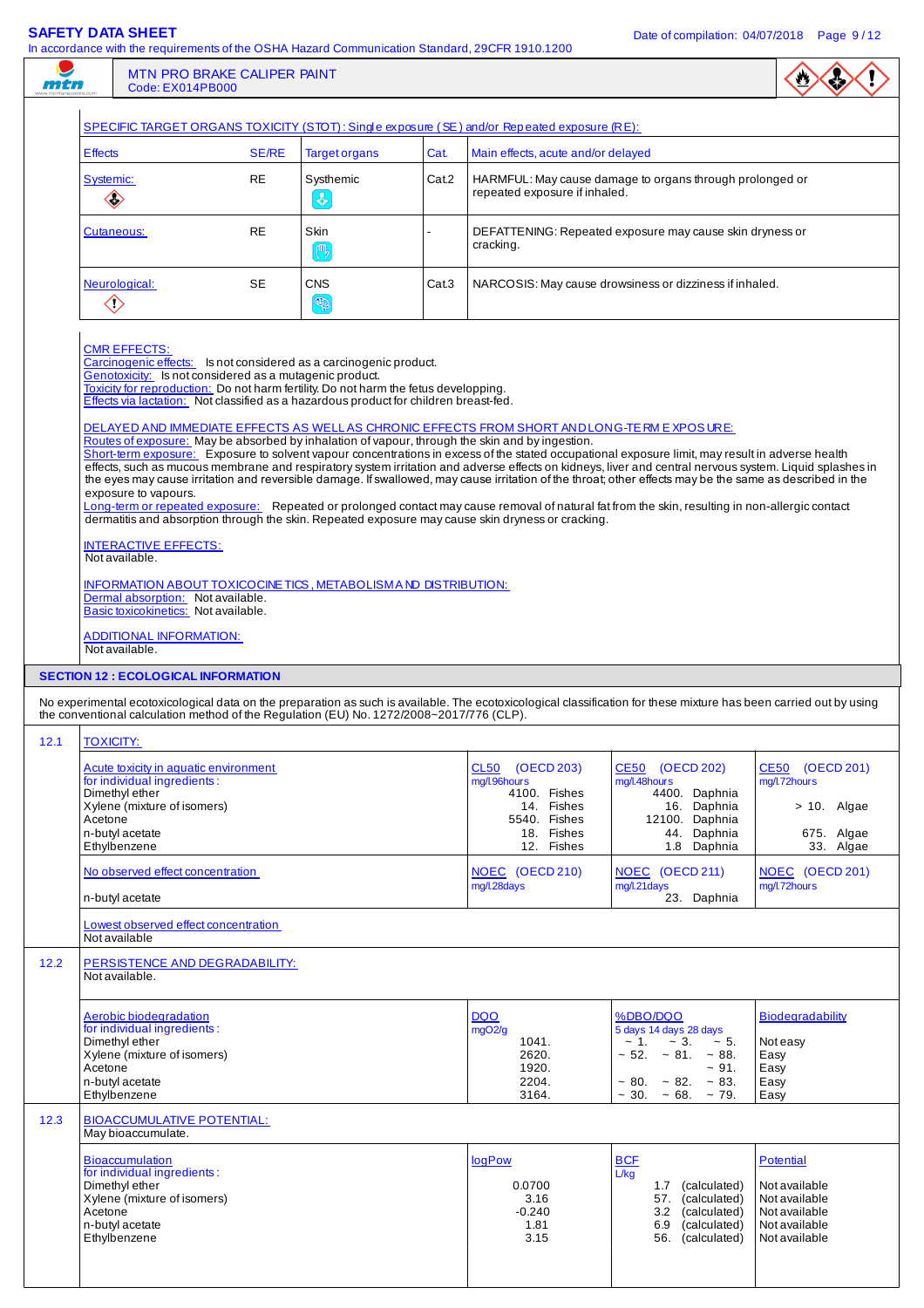$\frac{1}{10}$  act the OSHA Hazard Communication Standard, 29CFR 1910.12000

| mtn  |                            | in accordance with the requirements of the OSHA Hazard Communication Standard, 29CFN 1910.1200<br>MTN PRO BRAKE CALIPER PAINT<br>Code: EX014PB000                                                                                                                                                                                                                                                                                                                                                                                                                                                                                                                                                                                                                                                                                                                     |                                                  |                                                                                                                                             |                                                                                                       |
|------|----------------------------|-----------------------------------------------------------------------------------------------------------------------------------------------------------------------------------------------------------------------------------------------------------------------------------------------------------------------------------------------------------------------------------------------------------------------------------------------------------------------------------------------------------------------------------------------------------------------------------------------------------------------------------------------------------------------------------------------------------------------------------------------------------------------------------------------------------------------------------------------------------------------|--------------------------------------------------|---------------------------------------------------------------------------------------------------------------------------------------------|-------------------------------------------------------------------------------------------------------|
| 12.4 |                            | <b>MOBILITY IN SOIL:</b><br>Not available.                                                                                                                                                                                                                                                                                                                                                                                                                                                                                                                                                                                                                                                                                                                                                                                                                            |                                                  |                                                                                                                                             |                                                                                                       |
|      | <b>Mobility</b><br>Acetone | for individual ingredients:<br>Dimethyl ether<br>Xylene (mixture of isomers)<br>n-butyl acetate<br>Ethylbenzene                                                                                                                                                                                                                                                                                                                                                                                                                                                                                                                                                                                                                                                                                                                                                       | logKoc<br>0.890<br>2.25<br>0.990<br>1.84<br>2.23 | Constante de Henry<br>Pa-m3/mol 20°C<br>101. (calculated)<br>660. (calculated)<br>3.0 (calculated)<br>29. (calculated)<br>798. (calculated) | <b>Potential</b><br>Not available<br>Not available<br>Not available<br>Not available<br>Not available |
| 12.6 |                            | <b>OTHER ADVERSE EFFECTS:</b><br>Ozone depletion potential: Not available.<br>Photochemical ozone creation potential: Not available.<br>Earth global warming potential: In case of fire or incineration liberates CO2.<br>Endocrine disrupting potential: Not available.                                                                                                                                                                                                                                                                                                                                                                                                                                                                                                                                                                                              |                                                  |                                                                                                                                             |                                                                                                       |
|      |                            | <b>SECTION 13 : DISPOSAL CONSIDERATIONS</b>                                                                                                                                                                                                                                                                                                                                                                                                                                                                                                                                                                                                                                                                                                                                                                                                                           |                                                  |                                                                                                                                             |                                                                                                       |
| 13.1 |                            | WASTE TREATMENT METHODS: Directive 2008/98/EC~Regulation (EU) no. 1357/2014:<br>Take all necessary measures to prevent the production of waste whenever possible. Analyse possible methods for revaluation or recycling. Do not<br>discharge into drains or the environment, dispose of at an authorised waste collection point. Waste should be handled and disposed of in accordance with<br>current local and national regulations. For exposure controls and personal protection measures, see section 8.<br>Disposal of empty containers:<br>Emptied containers and packaging should be disposed of in accordance with currently local and national regulations. The classification of packaging as<br>hazardous waste will depend on the degree of empting of the same, being the holder of the residue responsible for their classification, With contaminated |                                                  |                                                                                                                                             |                                                                                                       |
|      |                            | containers and packaging, adopt the same measures as for the product in itself. Ensure the container is completely empty before throwing it away.<br>Procedures for neutralising or destroying the product:<br>In accordance with local regulations. Do not incinerarate closed containers.                                                                                                                                                                                                                                                                                                                                                                                                                                                                                                                                                                           |                                                  |                                                                                                                                             |                                                                                                       |
|      |                            |                                                                                                                                                                                                                                                                                                                                                                                                                                                                                                                                                                                                                                                                                                                                                                                                                                                                       |                                                  |                                                                                                                                             |                                                                                                       |
|      |                            |                                                                                                                                                                                                                                                                                                                                                                                                                                                                                                                                                                                                                                                                                                                                                                                                                                                                       |                                                  |                                                                                                                                             |                                                                                                       |
|      |                            |                                                                                                                                                                                                                                                                                                                                                                                                                                                                                                                                                                                                                                                                                                                                                                                                                                                                       |                                                  |                                                                                                                                             |                                                                                                       |
|      |                            |                                                                                                                                                                                                                                                                                                                                                                                                                                                                                                                                                                                                                                                                                                                                                                                                                                                                       |                                                  |                                                                                                                                             |                                                                                                       |
|      |                            |                                                                                                                                                                                                                                                                                                                                                                                                                                                                                                                                                                                                                                                                                                                                                                                                                                                                       |                                                  |                                                                                                                                             |                                                                                                       |
|      |                            |                                                                                                                                                                                                                                                                                                                                                                                                                                                                                                                                                                                                                                                                                                                                                                                                                                                                       |                                                  |                                                                                                                                             |                                                                                                       |
|      |                            |                                                                                                                                                                                                                                                                                                                                                                                                                                                                                                                                                                                                                                                                                                                                                                                                                                                                       |                                                  |                                                                                                                                             |                                                                                                       |
|      |                            |                                                                                                                                                                                                                                                                                                                                                                                                                                                                                                                                                                                                                                                                                                                                                                                                                                                                       |                                                  |                                                                                                                                             |                                                                                                       |
|      |                            |                                                                                                                                                                                                                                                                                                                                                                                                                                                                                                                                                                                                                                                                                                                                                                                                                                                                       |                                                  |                                                                                                                                             |                                                                                                       |
|      |                            |                                                                                                                                                                                                                                                                                                                                                                                                                                                                                                                                                                                                                                                                                                                                                                                                                                                                       |                                                  |                                                                                                                                             |                                                                                                       |
|      |                            |                                                                                                                                                                                                                                                                                                                                                                                                                                                                                                                                                                                                                                                                                                                                                                                                                                                                       |                                                  |                                                                                                                                             |                                                                                                       |
|      |                            |                                                                                                                                                                                                                                                                                                                                                                                                                                                                                                                                                                                                                                                                                                                                                                                                                                                                       |                                                  |                                                                                                                                             |                                                                                                       |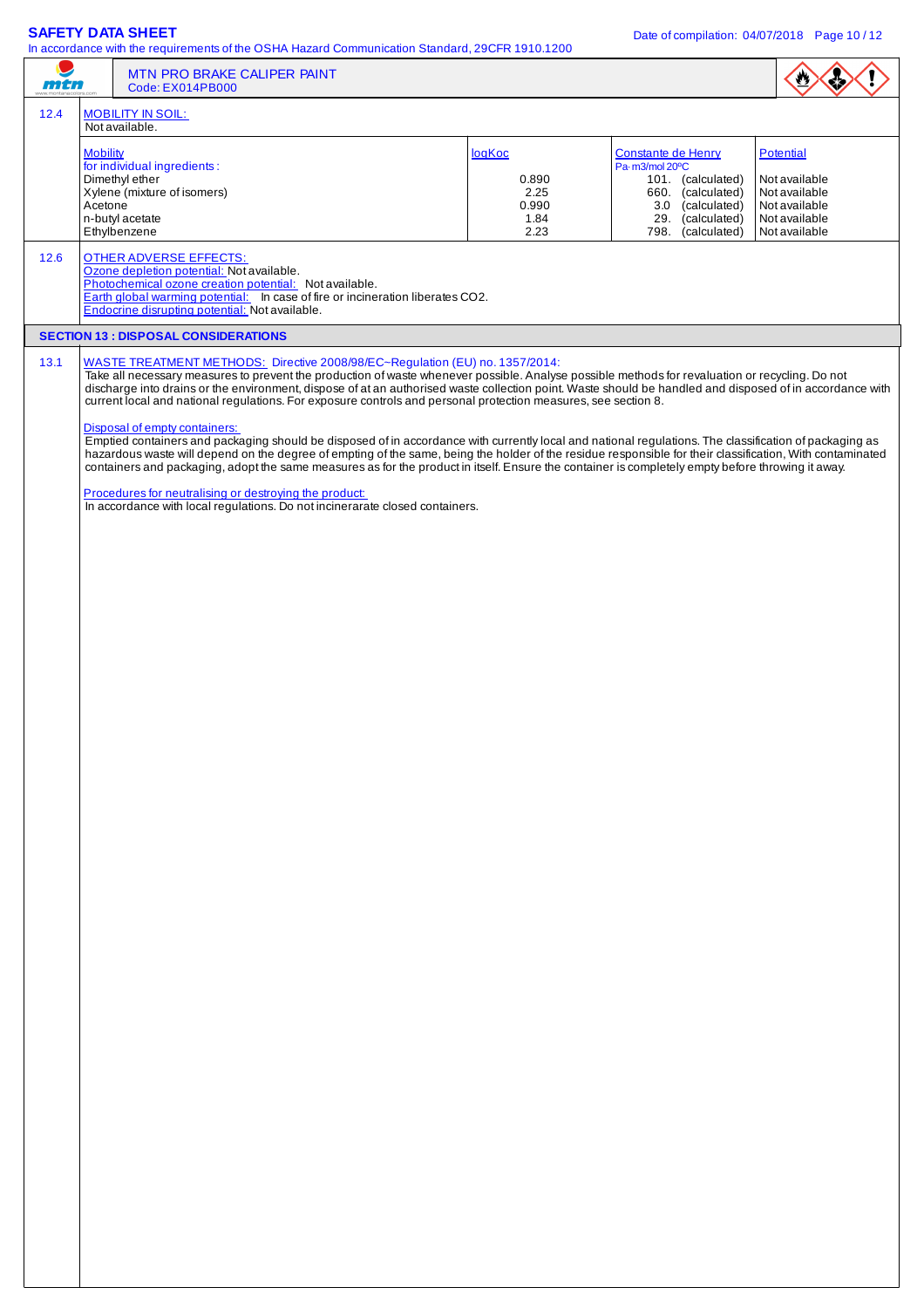| mtn          | MTN PRO BRAKE CALIPER PAINT<br>Code: EX014PB000                                                                                                                                                                                                                                                                                                                                                                                                                                                                                                                                                                                                                                                                                                                                                                                                                                                                                | In accordance with the requirements of the OSHA Hazard Communication Standard, 29CFR 1910.1200                                                                                                                                                                                                                                                                                                                                                                                                                                                                                                                                                                                                                                                                                                                                                                                                                                                                                                                                                                                                                                                                                                                                      |
|--------------|--------------------------------------------------------------------------------------------------------------------------------------------------------------------------------------------------------------------------------------------------------------------------------------------------------------------------------------------------------------------------------------------------------------------------------------------------------------------------------------------------------------------------------------------------------------------------------------------------------------------------------------------------------------------------------------------------------------------------------------------------------------------------------------------------------------------------------------------------------------------------------------------------------------------------------|-------------------------------------------------------------------------------------------------------------------------------------------------------------------------------------------------------------------------------------------------------------------------------------------------------------------------------------------------------------------------------------------------------------------------------------------------------------------------------------------------------------------------------------------------------------------------------------------------------------------------------------------------------------------------------------------------------------------------------------------------------------------------------------------------------------------------------------------------------------------------------------------------------------------------------------------------------------------------------------------------------------------------------------------------------------------------------------------------------------------------------------------------------------------------------------------------------------------------------------|
|              | <b>SECTION 14 : TRANSPORT INFORMATION</b>                                                                                                                                                                                                                                                                                                                                                                                                                                                                                                                                                                                                                                                                                                                                                                                                                                                                                      |                                                                                                                                                                                                                                                                                                                                                                                                                                                                                                                                                                                                                                                                                                                                                                                                                                                                                                                                                                                                                                                                                                                                                                                                                                     |
| 14.1         | <b>UN NUMBER: 1950</b>                                                                                                                                                                                                                                                                                                                                                                                                                                                                                                                                                                                                                                                                                                                                                                                                                                                                                                         |                                                                                                                                                                                                                                                                                                                                                                                                                                                                                                                                                                                                                                                                                                                                                                                                                                                                                                                                                                                                                                                                                                                                                                                                                                     |
| 14.2         | <b>UN PROPER SHIPPING NAME:</b><br><b>AEROSOLS</b>                                                                                                                                                                                                                                                                                                                                                                                                                                                                                                                                                                                                                                                                                                                                                                                                                                                                             |                                                                                                                                                                                                                                                                                                                                                                                                                                                                                                                                                                                                                                                                                                                                                                                                                                                                                                                                                                                                                                                                                                                                                                                                                                     |
| 14.3<br>14.4 | TRANSPORT HAZARD CLASS(ES) AND PACKING GROUP:                                                                                                                                                                                                                                                                                                                                                                                                                                                                                                                                                                                                                                                                                                                                                                                                                                                                                  |                                                                                                                                                                                                                                                                                                                                                                                                                                                                                                                                                                                                                                                                                                                                                                                                                                                                                                                                                                                                                                                                                                                                                                                                                                     |
|              | Transport by road (ADR 2017) and<br>Transport by rail (RID 2017):                                                                                                                                                                                                                                                                                                                                                                                                                                                                                                                                                                                                                                                                                                                                                                                                                                                              |                                                                                                                                                                                                                                                                                                                                                                                                                                                                                                                                                                                                                                                                                                                                                                                                                                                                                                                                                                                                                                                                                                                                                                                                                                     |
|              | - Class:<br>- Packaging group:<br>- Classification code:<br>- Tunnel restriction code:<br>- Transport category:<br>- Limited quantities:<br>- Transport document:<br>- Instructions in writing:                                                                                                                                                                                                                                                                                                                                                                                                                                                                                                                                                                                                                                                                                                                                | 2<br>$\overline{a}$<br>5F<br>(D)<br>2, max. ADR 1.1.3.6. 333 L<br>1 L (see total exemptions ADR 3.4)<br>Consignment paper.<br>ADR 5.4.3.4                                                                                                                                                                                                                                                                                                                                                                                                                                                                                                                                                                                                                                                                                                                                                                                                                                                                                                                                                                                                                                                                                           |
|              | Transport by sea (IMDG 38-16):                                                                                                                                                                                                                                                                                                                                                                                                                                                                                                                                                                                                                                                                                                                                                                                                                                                                                                 |                                                                                                                                                                                                                                                                                                                                                                                                                                                                                                                                                                                                                                                                                                                                                                                                                                                                                                                                                                                                                                                                                                                                                                                                                                     |
|              | - Class:<br>- Packaging group:<br>- Emergency Sheet (EmS):<br>- First Aid Guide (MFAG):<br>- Marine pollutant:<br>- Transport document:                                                                                                                                                                                                                                                                                                                                                                                                                                                                                                                                                                                                                                                                                                                                                                                        | 2 (Division 2.1)<br>$F-D.S-U$<br>620*<br>No.<br>Shipping Bill of lading.                                                                                                                                                                                                                                                                                                                                                                                                                                                                                                                                                                                                                                                                                                                                                                                                                                                                                                                                                                                                                                                                                                                                                            |
|              | Transport by air (ICAO/IATA 2017):                                                                                                                                                                                                                                                                                                                                                                                                                                                                                                                                                                                                                                                                                                                                                                                                                                                                                             |                                                                                                                                                                                                                                                                                                                                                                                                                                                                                                                                                                                                                                                                                                                                                                                                                                                                                                                                                                                                                                                                                                                                                                                                                                     |
|              | - Class:<br>- Packaging group:<br>- Transport document:                                                                                                                                                                                                                                                                                                                                                                                                                                                                                                                                                                                                                                                                                                                                                                                                                                                                        | 2 (Division 2.1)<br>Air Bill of lading.                                                                                                                                                                                                                                                                                                                                                                                                                                                                                                                                                                                                                                                                                                                                                                                                                                                                                                                                                                                                                                                                                                                                                                                             |
|              | Transport by inland waterways (ADN):<br>Not available.                                                                                                                                                                                                                                                                                                                                                                                                                                                                                                                                                                                                                                                                                                                                                                                                                                                                         |                                                                                                                                                                                                                                                                                                                                                                                                                                                                                                                                                                                                                                                                                                                                                                                                                                                                                                                                                                                                                                                                                                                                                                                                                                     |
| 14.5         | <b>ENVIRONMENTAL HAZARDS:</b><br>Not applicable (not classified as hazardous for the environment).                                                                                                                                                                                                                                                                                                                                                                                                                                                                                                                                                                                                                                                                                                                                                                                                                             |                                                                                                                                                                                                                                                                                                                                                                                                                                                                                                                                                                                                                                                                                                                                                                                                                                                                                                                                                                                                                                                                                                                                                                                                                                     |
| 14.6         | <b>SPECIAL PRECAUTIONS FOR USER:</b><br>secure. Ensure adequate ventilation.                                                                                                                                                                                                                                                                                                                                                                                                                                                                                                                                                                                                                                                                                                                                                                                                                                                   | Ensure that persons transporting the product know what to do in case of accident or spill. Always transport in closed containers that are upright and                                                                                                                                                                                                                                                                                                                                                                                                                                                                                                                                                                                                                                                                                                                                                                                                                                                                                                                                                                                                                                                                               |
| 14.7         | Not applicable.                                                                                                                                                                                                                                                                                                                                                                                                                                                                                                                                                                                                                                                                                                                                                                                                                                                                                                                | TRANSPORT IN BULK ACCORDING TO ANNEX II OF MARPOL 73/78 AND THE IBC CODE:                                                                                                                                                                                                                                                                                                                                                                                                                                                                                                                                                                                                                                                                                                                                                                                                                                                                                                                                                                                                                                                                                                                                                           |
|              | <b>SECTION 15 : REGULATORY INFORMATION</b>                                                                                                                                                                                                                                                                                                                                                                                                                                                                                                                                                                                                                                                                                                                                                                                                                                                                                     |                                                                                                                                                                                                                                                                                                                                                                                                                                                                                                                                                                                                                                                                                                                                                                                                                                                                                                                                                                                                                                                                                                                                                                                                                                     |
| 15.1         | <b>USA REGULATIONS:</b><br>- Occupational Safety and Health Act (OSHA):<br>- Clean Air Act:<br>- 112(r) Hazardous air pollutants (HAP) (40CFR 68):<br>Dimethyl ether: Threshold quantity (TQ): 10000 lbs.<br>- Clean Water Act:<br>307 Hazardous water priority pollutants (HWPP):<br>Ethylbenzene<br>Xylene (mixture of isomers): Reportable quantity (RQ): 100 lbs.<br>Acetone: Reportable quantity (RQ): 5000 lbs.<br>n-butyl acetate: Reportable quantity (RQ): 5000 lbs.<br>Ethylbenzene: Reportable quantity (RQ): 1000 lbs.<br>Right-to-Know Act (EPCRA), also known as SARA Title III.<br>- Superfund Amendments and Reauthorization Act (SARA Title III):<br>313 Reportable Ingredients (40CFR 372):<br>Xylene (mixture of isomers)<br>Ethylbenzene<br>311/312 Hazard Categories (40CFR 370): Yes.<br>- Toxic Substance Control Ad (TSCA):<br>Ethylbenzene: Cancer<br>OTHER REGULATIONS:<br>Other local legislations: | This product is considered to be hazardous under the OSHA Hazard Communication Standard.<br>The TQ applies to the quantity of substance in an release process, not at the facility as a whole.<br>- Comprehensive Environmental Response, Compensation and Liability Act (CERCLA):<br>This product contains the following Hazardous Substances for Emergency release notification (40CFR 302):<br>Releases of CERCLA hazardous substances, in quantities equal to or greater than their reportable quantity (RQ). are subject to reporting to the National<br>Response Center under CERCLA. Such releases are also subject to state and local reporting under section 304 of Emergency Planning and Community<br>. 302/304 Extremely Hazardous Substances (EHS) for Emergency release notification (40CFR 355): No.<br>All chemical substances in this product comply with all applicable rules or order under TSCA.<br>- Califormia Proposition 65 (Safe Drinking Water and Toxic Enforcement Act of 1986):<br>This product contains the following chemicals known to the CA State to cause cancer or reproductive toxicity:<br>The receiver should verify the possible existence of local regulations applicable to the chemical. |